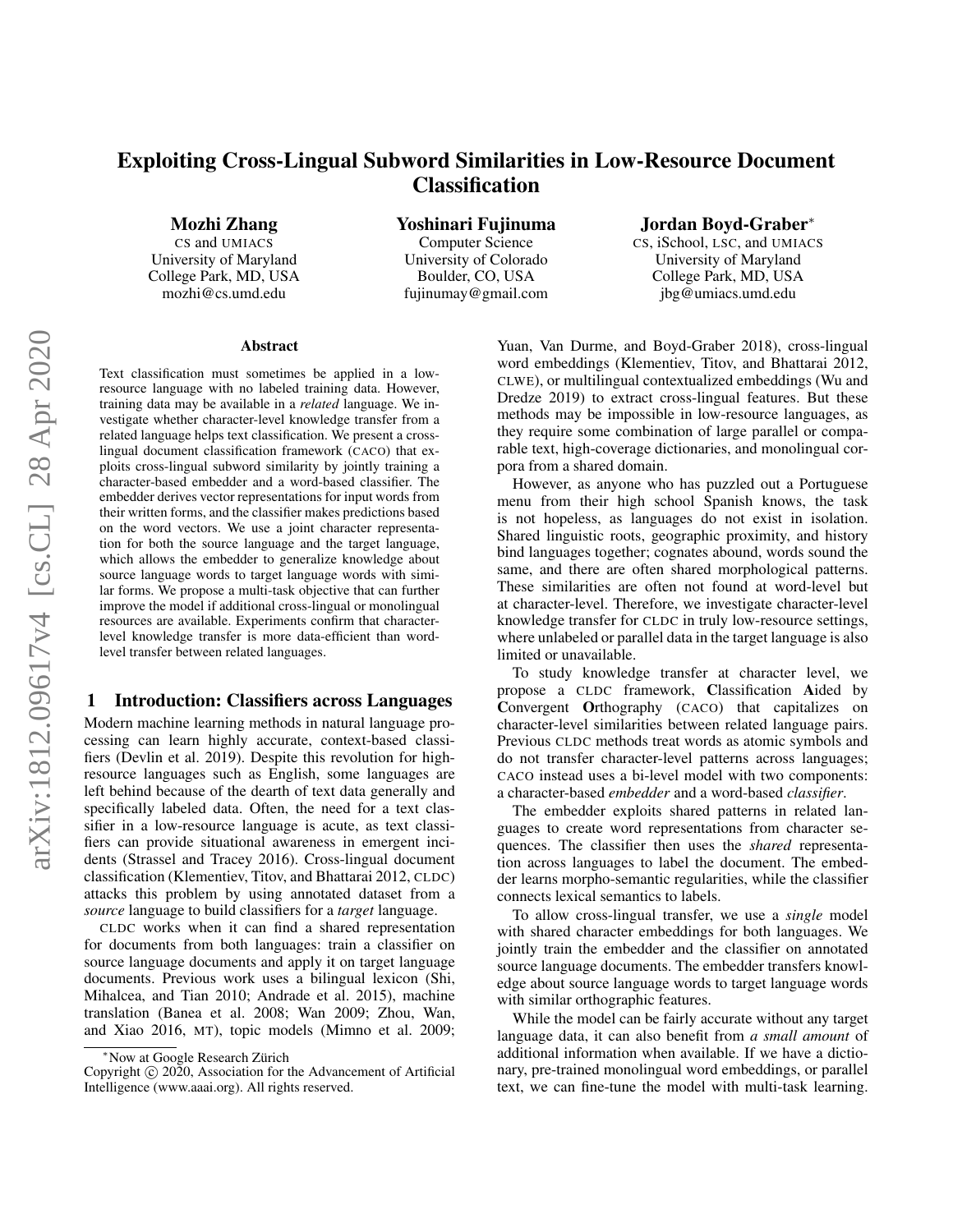

Figure 1: Computation graph of CACO on an example sentence ("cats eat fish"). *Bottom:* Each input word  $w_i$  is mapped to a vector  $v_i$  by passing its characters through a BI-LSTM embedder. Top: Word vectors  $\{v_i\}$  are then passed through a DAN classifier to predict the label y. Specifically, DAN transforms the average of the word vectors  $z_0$  with k layers of non-linearity and a final softmax layer. and a final softmax layer.

We encourage the embedder to produce similar word em-We encourage the embedder to produce similar word embeddings for translation pairs from a dictionary, which cap-beddings for translation pairs from a dictionary, which captures patterns between cognates. We also teach the embed-tures patterns between cognates. We also teach the embedder to MIMICK pre-trained word embeddings in the source der to MIMICK pre-trained word embeddings in the source language (Pinter, Guthrie, and Eisenstein 2017), which ex-language (Pinter, Guthrie, and Eisenstein 2017), which exposes the model to more word types. When we have a good poses the model to more word types. When we have a good reference model in another high resource language, we can reference model in another high-resource language, we can train our model to make similar predictions as the reference train our model to make similar predictions as the reference model on parallel text (Xu and Yang 2017). model on parallel text (Xu and Yang 2017).

We verify the effectiveness of character-level knowledge We verify the effectiveness of character-level knowledge transfer on two CLDC benchmarks. When we have enough transfer on two CLDC benchmarks. When we have enough data to learn high-quality CLWE, training classifiers with data to learn high-quality CLWE, training classifiers with CLWE as input features is a strong CLDC baseline. CACO can CLWE as input features is a strong CLDC baseline. CACO can match the accuracy of CLWE-based models *without* using match the accuracy of CLWE-based models *without* using any target language data, and fine-tuning the embedder with any target language data, and fine-tuning the embedder with anger ranguage data, and mic-tuning the embedder with a small amount of additional resources improves CACO's ac-<br>august Finally, CACO is also useful when we have enough  $\alpha$ . Thany, CACO is also useful when we have chough resources to train good CLWE—using CLWE as extra fea-<br>tures, C<sub>LO</sub>C outperforms the baseline CLWE based models tures, CACO outperforms the baseline CLWE-based models curacy. Finally, CACO is also useful when we have enough by a large margin.

## $\alpha$   $\alpha$   $\beta$   $\beta$   $\beta$   $\beta$ 2 CACO: Classification Aided by Convergent **Orthography**

This section introduces our method, CACO, which trains a multilingual document classifier using labeled datasets in a source language S and applies the classifier to a lowresource target language  $\mathcal T$ . We focus on the setting where  $S$  and  $T$  are related and have similar orthographic features.

# 2.1 Model Architecture 2.1 Model Architecture

Let x be an input document with a sequence of words Let x be an input document with a sequence of words  $\mathbf{x} = \langle \mathbf{w}_1, \mathbf{w}_2, \cdots, \mathbf{w}_n \rangle$ , where each word  $\mathbf{w}_i$  is a sequence of character. Our model maps the document  $\bf{x}$  to a distribution over possible labels  $y$  in two steps (Figure 1). First, we generate a word embedding  $v_i$  for each input word  $w_i$  using a character-based embedder e: a character-based embedder e:

$$
\mathbf{v}_i = e(\mathbf{w}_i). \tag{1}
$$

We then feed the word embeddings to a word-based classifier  $f$  to compute the distribution over labels  $y$ :

$$
p(y | \mathbf{w}) = f(\langle \mathbf{v}_1, \mathbf{v}_2, \cdots, \mathbf{v}_n \rangle).
$$
 (2)

We can use any sequence model for the embedder  $e$  and the classifier  $f$ . For our experiments, we use a bidirectional LSTM (Graves and Schmidhuber 2005, BI-LSTM) embedder and a deep averaging network (Iyyer et al. 2015, DAN) der and a determine network (IV) and a determine network (IV) and a determine network (IV) and a set al. 2015, DAN (IV) and a set al. 2015, DAN (IV) and a set al. 2015, DAN (IV) and a set al. 2015, DAN (IV) and a set al. 2 classifier.

model that captures complex non-local dependencies. Character-based BI-LSTM embedders are used in many natural language processing tasks (Ling et al. 2015; Ballesteros, Dyer, and Smith 2015; Lample et al. 2016). To embed a word w, we pass the character sequence w to a left-to-right LSTM and the reversed character sequence  $w'$  to a right-toleft LSTM. We concatenate the final hidden states of the two LSTM and apply a linear transformation: BI-LSTM Embedder. BI-LSTM is a powerful sequence

$$
e(\mathbf{w}) = \mathbf{W}_e \cdot \left[ \overrightarrow{\text{LSTM}}(\mathbf{w}); \overleftarrow{\text{LSTM}}(\mathbf{w'}) \right] + \mathbf{b}_e, \qquad (3)
$$

where the functions  $\overrightarrow{LSTM}$  and  $\overleftarrow{LSTM}$  compute the final hidden states of the two LSTMs.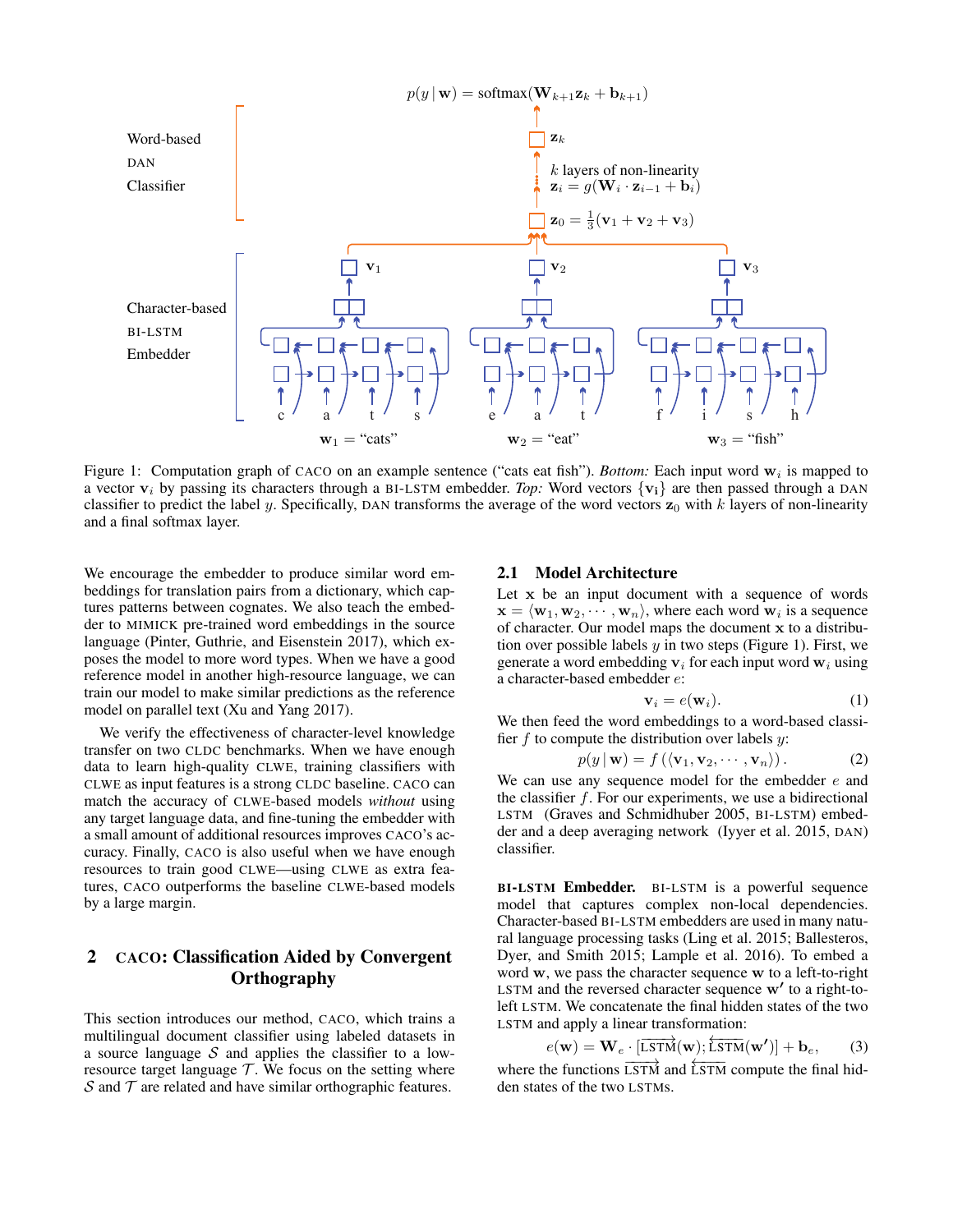DAN Classifier. A DAN is an unordered model that passes the arithmetic mean of the input word embeddings through a multilayer perceptron and feeds the final layer's representation to a softmax layer. DAN ignores cross-lingual variations in word order (i.e., syntax) and thus generalizes well in CLDC. Despite its simplicity, DAN has near state-of-theart accuracies on both monolingual (Iyyer et al. 2015) and cross-lingual document classification (Chen et al. 2018).

Let  $\mathbf{v}_1, \mathbf{v}_2, \cdots, \mathbf{v}_n$  be the word embeddings generated by the character-based embedder. DAN uses the average of the word embeddings as the document representation  $z_0$ :

$$
\mathbf{z}_0 = \frac{1}{n} \sum_{i=1}^n \mathbf{v}_i,\tag{4}
$$

and  $z_0$  is passed through k layers of non-linearity:

$$
\mathbf{z}_i = g(\mathbf{W}_i \cdot \mathbf{z}_{i-1} + \mathbf{b}_i),\tag{5}
$$

where  $i$  ranges from 1 to  $k$ , and  $g$  is a non-linear activation function. The final representation  $z_k$  is passed to a softmax layer to obtain a distribution over the label y,

$$
p(y | \mathbf{x}) = \text{softmax}(\mathbf{W}_{k+1} \mathbf{z}_k + \mathbf{b}_{k+1}).
$$
 (6)

We use the same classifier parameters  $W_i$  across languages. In other words, the DAN classifier is languageindependent. This is possible because the embedder generates consistent word representations across related languages, which we discuss in the next section.

#### 2.2 Character-Level Cross-Lingual Transfer

To transfer character-level information across languages, the embedder uses the same character embeddings for both languages. The character-level BI-LSTM vocabulary is the union of the alphabets for the two languages, and the embedder does not differentiate identical characters from different languages. For example, a Spanish "a" has the same character embedding as a French "a". Consequently, the embedder maps words with similar forms from both languages to similar vectors.

If the source language and the target language are orthographically similar, the embedder can generalize knowledge learned about source language words to target language words through shared orthographic features. As an example, if the model learns that the Spanish word "religioso" (religious) is predictive of label  $y$ , the model automatically infers that "religioso" in Italian is also predictive of  $y$ , even though the model never sees any Italian text.

In our experiments, we focus on related language pairs that share the same script. For related languages with different scripts, we can apply CACO to the output of a transliteration tool or a grapheme-to-phoneme transducer (Mortensen, Dalmia, and Littell 2018). We leave this to future work.

#### 2.3 Training Objective

Our main objective is supervised document classification. We jointly train the classifier and the embedder to minimize average negative log-likelihood on labeled source language documents S:

$$
L_s(\boldsymbol{\theta}) = -\frac{1}{|S|} \sum_{\langle \mathbf{x}, y \rangle} \log p(y \,|\, \mathbf{x}), \tag{7}
$$

where  $\theta$  is a vector representing all model parameters, and  $S$  is a set of source language examples with words  $x$  and label y.

Sometimes we have additional resources for the source or target language. We use them to improve CACO with multitask learning (Collobert et al. 2011) via three auxiliary tasks.

Word Translation (DICT). There are many patterns when translating cognate words between related languages. For example, Italian "e" often becomes "ie" in Spanish. "Tempo" (time) in Italian becomes "tiempo" in Spanish, and "concerto" (concert) in Italian becomes "concierto" in Spanish. The embedder can learn these word translation patterns from a bilingual dictionary.

Let  $D$  be a bilingual dictionary with a set of word pairs  $\langle \mathbf{w}_s, \mathbf{w}_t \rangle$ , where  $\mathbf{w}_s$  and  $\mathbf{w}_t$  are translations of each other. We add a term to our objective to minimize average squared Euclidean distances between the embeddings of translation pairs (Mikolov, Le, and Sutskever 2013):

$$
L_d(\boldsymbol{\theta}) = \frac{1}{|D|} \sum_{\langle \mathbf{w}_s, \mathbf{w}_t \rangle} ||e(\mathbf{w}_s) - e(\mathbf{w}_t)||_2^2.
$$
 (8)

Mimicking Word Embeddings (MIM). Monolingual text classifiers often benefit from initializing embeddings with word vectors pre-trained on large unlabeled corpus (Collobert et al. 2011). This semi-supervised learning strategy helps the model generalize to word types outside labeled training data. Similarly, our embedder can MIMICK (Pinter, Guthrie, and Eisenstein 2017) an existing *source language* word embeddings to generalize better.

Suppose we have a pre-trained source language word embedding matrix **E** with *V* rows. The *i*-th row  $x_i$  is a vector for the *i*-th word type  $w_i$ . We add an objective to minimize the average squared Euclidean distances between the output of the embedder and E:

$$
L_e(\theta) = \frac{1}{V} \sum_{i=1}^{V} ||e(\mathbf{w}_i) - \mathbf{E}_i||_2^2.
$$
 (9)

Knowledge Distillation. Sometimes we have a reliable reference classifier in another high-resource language  $H$ (e.g., English). If we have parallel text between S and  $H$ , we can use knowledge distillation (Xu and Yang 2017) to supply additional training signal. Let  $P$  be a set of parallel documents  $\langle \mathbf{x}_s, \mathbf{x}_h \rangle$ , where  $\mathbf{x}_s$  is from source language  $\mathcal{S}$ , and  $x_h$  is the translation of  $x_s$  in H. We add another objective term to minimize the average Kullback-Leibler divergence between the predictions of our model and the reference model:

$$
L_p(\boldsymbol{\theta}) = \frac{1}{|P|} \sum_{\langle \mathbf{x}_s, \mathbf{x}_h \rangle \in P} \text{KL}(p_h(y \mid \mathbf{x}_h) \parallel p(y \mid \mathbf{x}_s)), \quad (10)
$$

where  $p_h$  is the output of the reference classifier (in language  $\mathcal{H}$ ), and p is the output of CACO. In § 3, we mark models that use knowledge distillation with a superscript "P".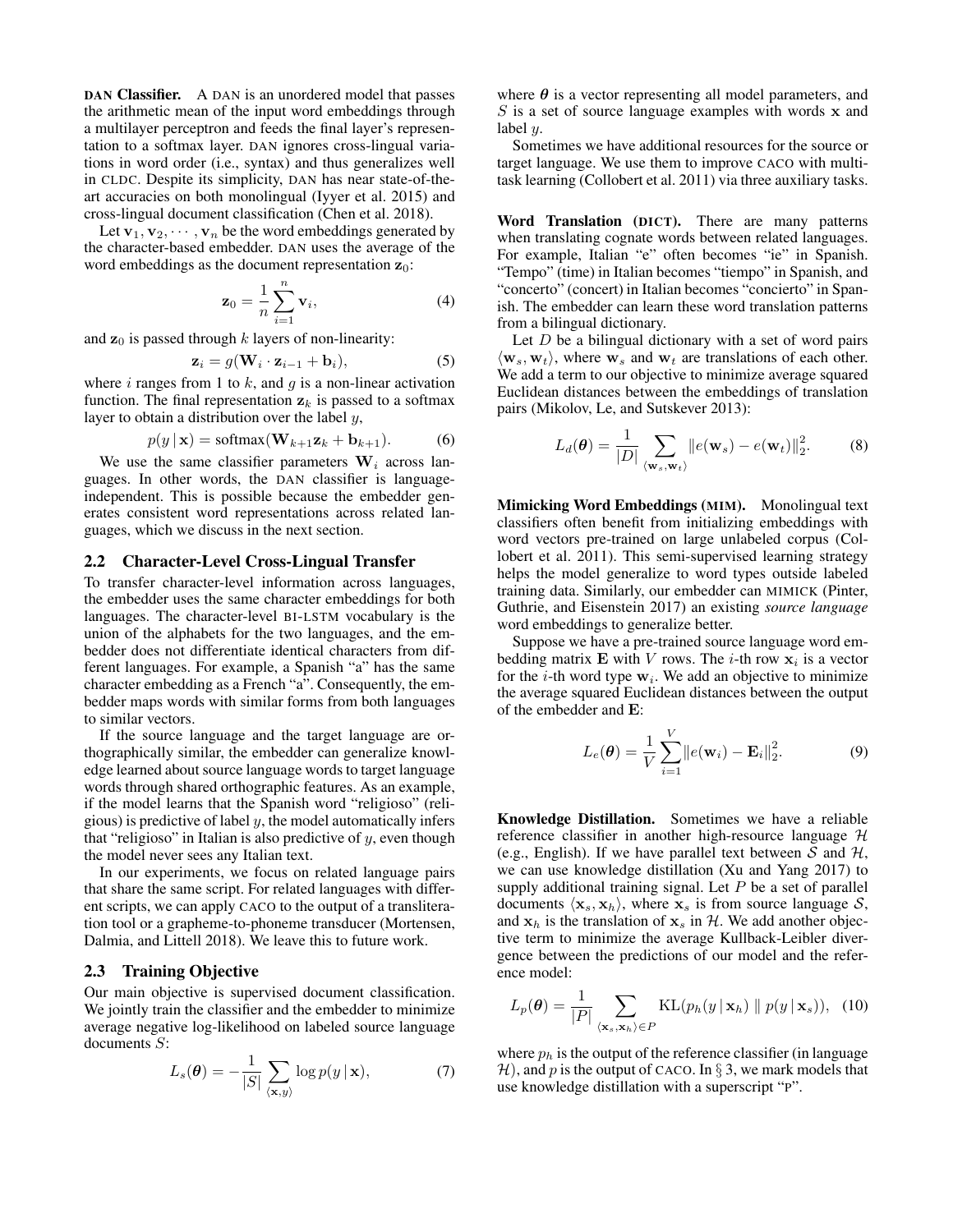|                                   |            | CACO |      |      | <b>Baseline</b> |            |      |
|-----------------------------------|------------|------|------|------|-----------------|------------|------|
|                                   | <b>SRC</b> | DICT | MIM  | ALL. | <b>CLWE</b>     | <b>SUP</b> | COM  |
| Source labeled data               |            |      |      |      |                 |            |      |
| Pre-trained source embedding      |            |      |      |      |                 |            |      |
| Small dictionary                  |            |      |      |      |                 |            |      |
| Pre-trained CLWE                  |            |      |      |      |                 |            |      |
| Target labeled data               |            |      |      |      |                 |            |      |
| RCV <sub>2</sub> average accuracy | 50.0       | 55.7 | 51.5 | 54.7 | 51.6            | 519        | 64.5 |

Table 1: Comparison of models used in our experiments (introduced in Section 3.2). For each model, we list its required resources and average accuracy on RCV2 over eight related language pairs (accuracy for each pair in Table 2). We compare CACO variants with two high-resource models: a CLWE-based model (CLWE) and a lightly supervised target language model (SUP). Both baselines require more target language resources than CACO variants, and yet they have lower average accuracy than some CACO variants, which confirms that character-level knowledge transfer is highly efficient. We also experiment with a model that combines CLWE with CACO (COM). This combined model has the highest average accuracy, indicating that CLWE and CACO are complementary when both options are available.

We train on the four tasks jointly. Our final objective is:

 $L(\theta) = L_s(\theta) + \lambda_d L_d(\theta) + \lambda_e L_e(\theta) + \lambda_p L_p(\theta),$  (11) where the hyperparameters  $\lambda_d$ ,  $\lambda_e$ , and  $\lambda_p$  trade off between the four tasks.

## 3 Experiments

When the source language and the target language are related, we expect character-level knowledge transfer to be more data-efficient than word-level knowledge transfer because character-level transfer allows generalization across words with similar forms. We test this by comparing CACO models trained in low-resource settings and with CLWEbased models trained in high-resource settings on two CLDC datasets. We also compare CACO with a supervised monolingual model. On both datasets, CACO models have similar average accuracy as the baselines *while requiring much less target language data*. Finally, we train models that combine CACO with CLWE, which have significantly higher accuracy than models with only CLWE as features. These results confirms that character-level similarities between related languages effectively transfer knowledge for CLDC.

#### 3.1 Classification Dataset

Our first dataset is Reuters multilingual corpus (RCV2), a collection of news stories labeled with four topics (Lewis et al. 2004):Corporate/Industrial (CCAT), Economics (ECAT), Government/Social (GCAT), and Markets (MCAT). Following Klementiev, Titov, and Bhattarai (2012), we remove documents with multiple topic labels. For each language, we sample 1,500 training documents and 200 test documents with balanced labels. We conduct CLDC experiments between two North Germanic languages, Danish (DA) and Swedish (SV), and three Romance languages, French (FR), Italian (IT), and Spanish (ES).

To test CACO on truly low-resource languages, we build a second CLDC dataset with famine-related documents sampled from Tigrinya (TI) and Amharic (AM) LORELEI language packs (Strassel and Tracey 2016). We train binary classifiers to detect whether the document describes widespread crime or not. For Tigrinya documents, the labels are extracted from the situation frame annotation in the language pack. We mark all documents with a "widespread crime/violence" situation frame as positive. The Amharic language pack does not have annotations, so we label Amharic sentences based on English reference translations included from the language pack. Our dataset contains 394 Tigrinya and 370 Amharic documents with balanced labels.

#### 3.2 Models

We compare CACO trained under low-resource settings with word-based models that use more resources. Table 1 summarizes our models.

CACO Variants. We experiment with several variants of CACO that uses different resources. The SRC model uses the least amount of resource. It is only trained on labeled source language documents and do not use any unlabeled data. The DICT model requires a dictionary and is trained with the word translation auxiliary task. The MIM model requires a pre-trained source language embedding and uses the mimick auxliliary task. The ALL model is the most expensive variant. It is trained with both the word translation and the mimick auxiliary tasks. In LORELEI experiments, we also use knowledge distillation to provide more classification signals for some models. We mark these models with a superscript "P".

CLWE-Based Model. Our first word-based model is a DAN with pre-trained multiCCA CLWE features (Ammar et al. 2016). The CLWE are trained on large target language corpora with millions of tokens and high-coverage dictionaries with hundreds of thousands of word types. In contrast, we train CACO models in a simulated low-resource setting with few or no target language data. Despite the resource gap, CACO models have similar average test accuracy as CLWEbased models, demonstrating the effectiveness of characterlevel transfer learning.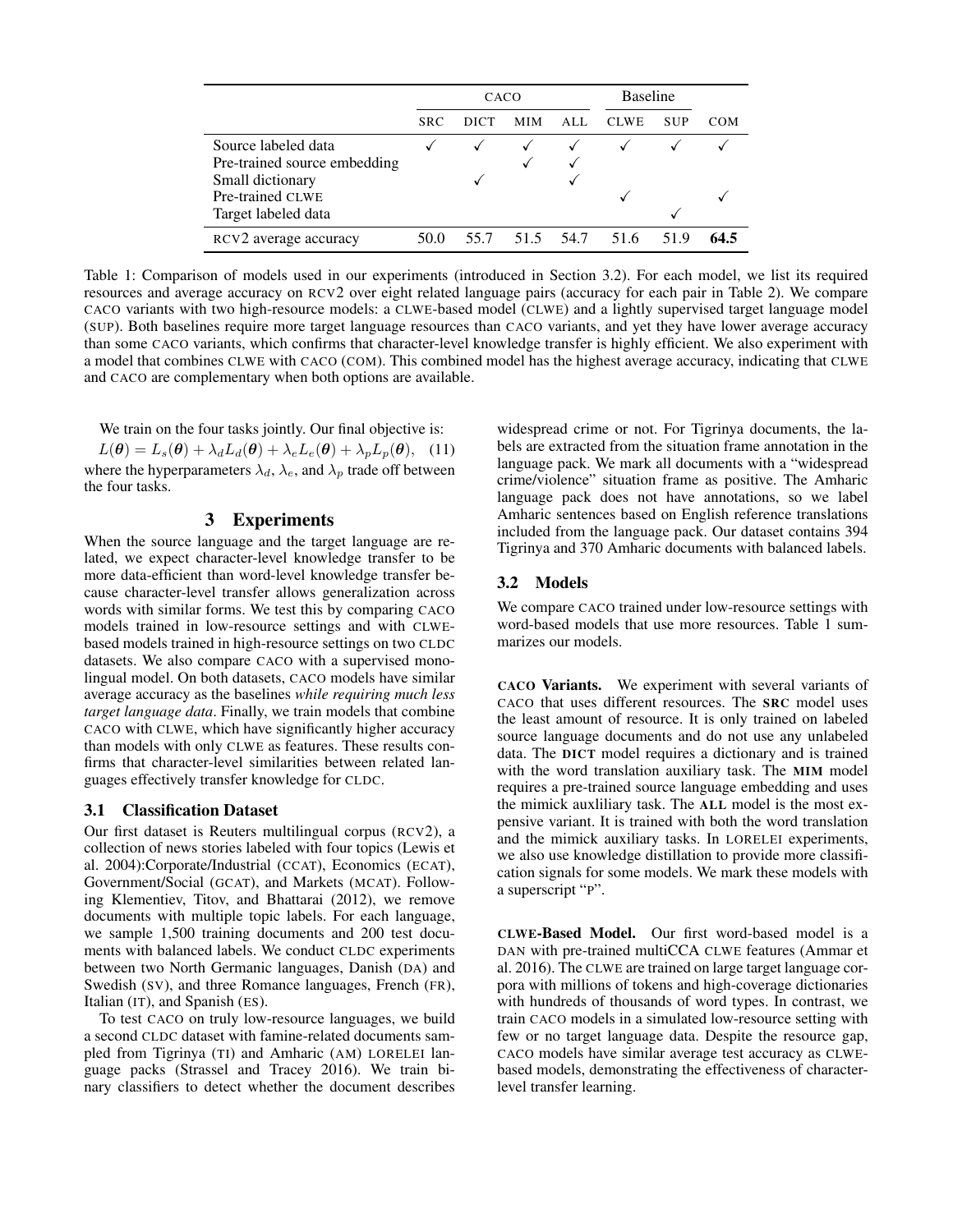| source                                       | target                        | <b>SRC</b> | DICT | MIM  | ALL  | <b>CLWE</b> | <b>SUP</b> | <b>COM</b> |
|----------------------------------------------|-------------------------------|------------|------|------|------|-------------|------------|------------|
| $H$ DA                                       | $\frac{1}{2}$ sv              | 56.0       | 62.8 | 60.4 | 62.9 | 69.3        | 59.7       | 69.7       |
| $\blacksquare$ sv                            | $\blacksquare$ DA             | 56.7       | 60.2 | 58.4 | 62.2 | 51.4        | 40.8       | 67.5       |
| $\blacksquare$ FR                            | $\bullet$ ES                  | 49.6       | 59.3 | 48.3 | 57.4 | 63.9        | 56.6       | 70.8       |
| $\blacksquare$                               | $\blacksquare$ ES             | 50.2       | 54.6 | 51.4 | 54.7 | 43.4        | 56.6       | 63.5       |
| $\blacksquare$ ES                            | IFR                           | 48.5       | 49.7 | 49.2 | 48.8 | 63.1        | 48.9       | 61.3       |
| $\blacksquare$ $\blacksquare$ $\blacksquare$ | IFR                           | 45.9       | 52.1 | 46.6 | 48.2 | 26.7        | 48.9       | 62.8       |
| $\blacksquare$ FR                            | $\blacksquare$                | 43.3       | 53.2 | 44.3 | 51.2 | 43.6        | 44.9       | 60.2       |
| $\blacksquare$ ES                            | $\blacksquare$ $\blacksquare$ | 49.7       | 53.5 | 53.4 | 52.5 | 51.3        | 44.9       | 59.7       |
|                                              | average                       | 50.0       | 55.7 | 51.5 | 54.7 | 51.6        | 51.9       | 64.5       |

Table 2: CLDC experiments between eight related European language pairs on RCV2 topic identification. The average accuracy of CACO models are competitive with word-based models that use *more resources* such as target language corpora or labeled data (Table 1). The combined model (COM) has the highest average test accuracy. We boldface the best result for each row.

|                                                                                                   | CACO |  |     |      |              |
|---------------------------------------------------------------------------------------------------|------|--|-----|------|--------------|
| source target SRC MIM SRC <sup>P</sup> MIM <sup>P</sup> CLWE COM                                  |      |  |     |      |              |
| $\blacksquare$ AM $\blacksquare$ TI 55.5 56.3 57.0 57.6 59.1<br><b>OF THE FURNE 56.8</b> 55.1 $*$ |      |  | $*$ | 58.1 | 60.1<br>59.5 |

Table 3: CLDC experiments between Amharic and Tigrinya on LORELEI disaster response dataset. CACO models are only slightly worse than CLWE-based models without using any target language data. For AM-TI, knowledge distillation (SRC<sup>P</sup> and MIM<sup>P</sup>) further improves CACO models. We do not experiment with knowledge distillation on TI because we cannot find enough unlabeled parallel text in the language pack. Combining CACO with pre-trained CLWE gives the highest test accuracy.

Supervised Model. Next, we compare CACO with a lightly-supervised monolingual model (SUP), a word-based DAN trained on fifty labeled target language documents. We only apply this baseline to RCV2, because the labeled document sets in LORELEI are too small to split further. The supervised model requires labeled target language documents, which often do not exist in labeled documents. Without using any target language supervision, CACO models have similar (and sometimes higher) test accuracies as SUP, showing that CACO effectively learns from a related language.

Combined Model. Finally, we experiment with a model that combines CACO and CLWE (COM) by feeding pretrained CLWE as additional features for the classifier of a CACO model (SRC variant). This model requires the same amount of resource as the CLWE-based model. The combined model on average has much higher accuracy than both CACO variants and CLWE-based model, showing that character-level knowledge transfer is useful even when we have enough unlabeled data to train high-quality CLWE.

## 3.3 Auxiliary Task Data

Some of the CACO models (DICT and ALL) use a dictionary to learn word translation patterns. We train them on the same training dictionary used for pre-training the CLWE. To simulate the low-resource setting, we sample only 100 translation pairs from the original dictionary for CACO. Pilot experiments confirm that a larger dictionary can help, but we

focus on the low-resource setting where only a small dictionary is available.

The Amharic labeled dataset is very small compared to other languages because each Amharic example only contains one sentence. As introduced in Section 2.3, one way to provide additional training signal is by knowledge distillation from a third high-resource language. For the Amharic to Tigrinya CLDC experiment, we apply knowledge distillation using English-Amharic parallel text. We first train a reference English DAN on a large collection of labeled English documents compiled from other LORELEI language packs. We then use the knowledge distillation objective to train the CACO models to match the output of the English model on 1,200 English-Amharic parallel documents sampled from the Amharic language pack. To avoid introducing extra label bias, we sample the parallel documents such that the English model output approximately follows a uniform distribution.

We do not use knowledge distillation on other language pairs. For RCV2, we already have enough labeled examples and therefore do not need knowledge distillation. For Tigrinya to Amharic CLDC experiment, we do not have enough unlabeled parallel text in the Tigrinya language pack to apply knowledge distillation.

## 3.4 Training Details

For CLWE-based models, we use forty dimensional multi-CCA word embeddings (Ammar et al. 2016). We use three ReLU layers with 100 hidden units and 0.1 dropout for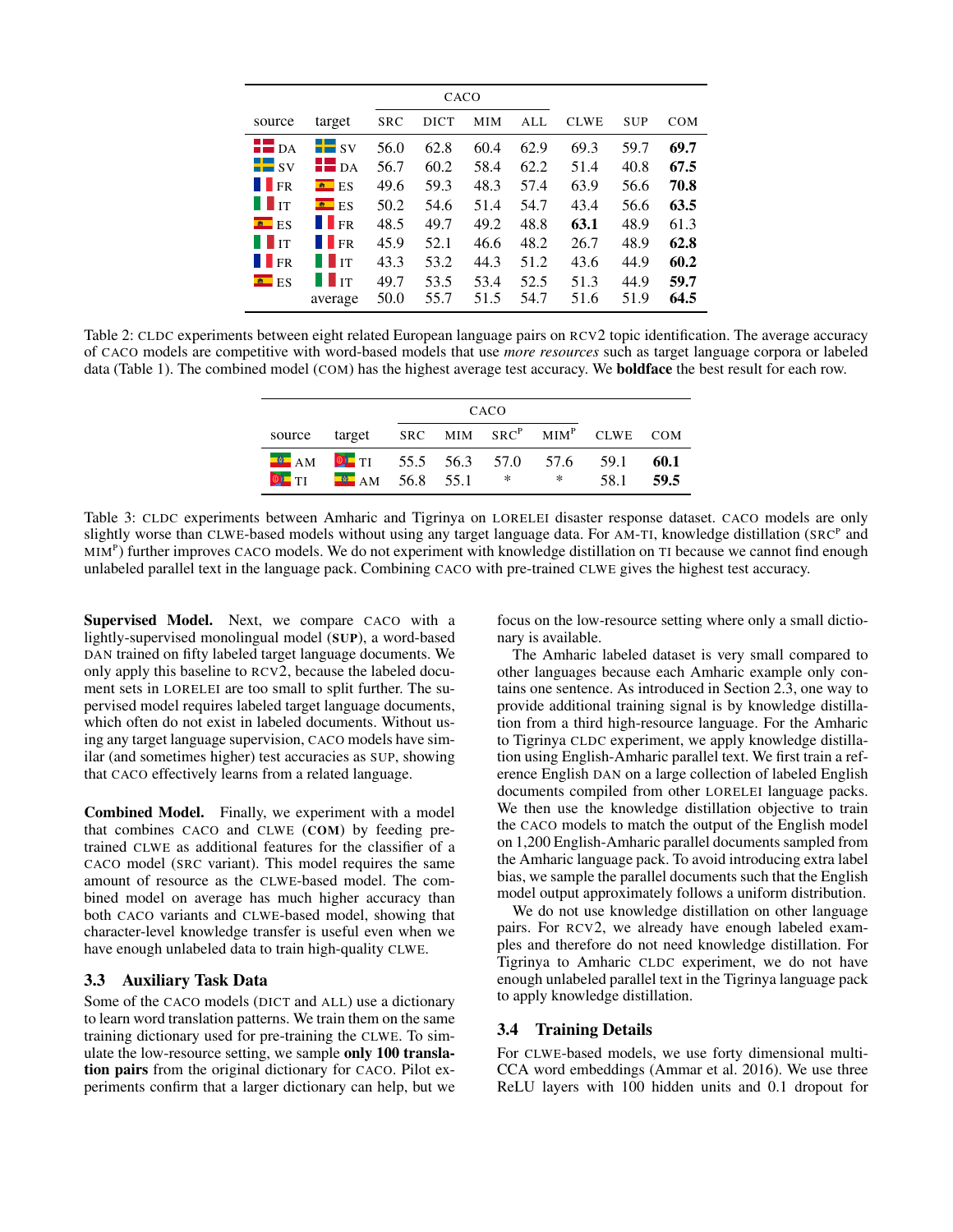|                                                              | CACO |  |  |
|--------------------------------------------------------------|------|--|--|
| source target SRC DICT MIM ALL CLWE                          |      |  |  |
| $\blacksquare$ DA $\blacksquare$ ES 32.5 34.8 30.6 38.2 65.7 |      |  |  |
| $\blacksquare$ DA $\blacksquare$ FR 34.1 41.8 35.5 43.3 45.9 |      |  |  |
| $\blacksquare$ DA $\blacksquare$ IT 36.8 43.7 37.2 41.5 47.4 |      |  |  |
| $\frac{1}{2}$ SV <b>e</b> ES 35.2 42.5 34.6 46.8 48.5        |      |  |  |
| $\blacksquare$ SV $\blacksquare$ FR 27.4 29.9 29.1 28.3 49.0 |      |  |  |
| $\blacksquare$ SV $\blacksquare$ IT 34.6 36.4 33.3 35.2 40.4 |      |  |  |
| average 33.4 38.2 33.4 37.2 49.5                             |      |  |  |

Table 4: CLDC experiments between languages from different families on RCV2. When transferring from a North Germanic language to a Romance language, CACO models score much lower than CLWE-based models (left). Surprisingly, CACO models are on par with CLWE-based when transferring from a Romance language to a North Germanic language (right). We **boldface** the best result for each row.

the CLWE-based DAN models and the DAN classifier of the CACO models. The BI-LSTM embedder uses ten dimensional character embeddings and forty hidden states with no dropout. The outputs of the embedder are forty dimensional word embeddings. We set  $\lambda_d$  to 1,  $\lambda_e$  to 0.001, and  $\lambda_p$  to 1 in the multi-task objective (Equation 11). The hyperparameters are tuned in a pilot Italian-Spanish CLDC experiment using held-out datasets.

All models are trained with Adam (Kingma and Ba 2015) with default settings. We run the optimizer for a hundred epochs with mini-batches of sixteen documents. For models that use additional resources, we also sample sixteen examples from each type of training data (translation pairs, pretrained embeddings, or parallel text) to estimate the gradients of the auxiliary task objectives  $L_d$ ,  $L_e$ , and  $L_p$  (defined in Section 2.3) at each iteration.

## 3.5 Effectiveness of CACO

We train each model using ten different random seeds and report their average test accuracy. For models that use dictionaries, we also re-sample the training dictionary for each run. Table 1 compares resource requirement and average RCV2 accuracy of CACO and baselines. Table 2 and 3 show test accuracies on nine related language pairs from RCV2 and LORELEI.

Character-Level Knowledge Transfer. Experiments confirm that character-level knowledge transfer is sampleefficient and complementary to word-level knowledge transfer. The low-resource character-based CACO models have similar average test accuracy as the high-resource word-based models. The SRC variant does not use any target language data, and yet its average test accuracy on RCV2 (50.0%) is very close to the CLWE model  $(51.6\%)$ and the supervised model SUP (51.6%). When we already have a good CLWE, we can get the best of both worlds by combining them (COM), which has a much higher average test accuracy (64.5%) than CACO and the two baselines.

Multi-Task Learning. Training CACO with multi-task learning further improves the accuracy. For almost all language pairs, the multi-task CACO variants have higher test accuracies than SRC. On RCV2, word translation (DICT) is particularly effective even with only 100 translation pairs. It increases average test accuracy from 50.0% to 55.7%, outperforming both word-based baseline models. Interestingly, word translation and mimick tasks together (ALL) do not consistently increase the accuracy over only using the dictionary (DICT). On the LORELEI dataset where labeled document is limited, knowledge distillation ( $SRC<sup>P</sup>$  and  $MIM<sup>P</sup>$ ) also increases accuracies by around 1.5%.

Language Relatedness. We expect character-level knowledge transfer to be less effective on language pairs when the source language and the target language are less close to each other. For comparison, we experiment on RCV2 with transferring between more distantly related language pairs: a North Germanic language and a Romance language (Table 4). Indeed, CACO models score consistently lower than the CLWE-based models when transferring from a North Germanic source language to a Romance target language. However, CACO models are surprisingly competitive with CLWE-based models when transferring from the opposite direction. This asymmetry is likely due to morphological differences between the two language families. Unfortunately, our datasets only have a limited number of language families. We leave a more systematic study on how language proximity affect the effectiveness of CACO to future work.

Multi-Source Transfer. Languages can be similar along different dimensions, and therefore adding more source languages may be beneficial. On RCV2, we experiment with training CACO models on *two* Romance languages and testing on a third Romance language. Moreover, using multiple source languages has a regularization effect and prevents the model from overfitting to a single source language. For fair comparison, we sample 750 training documents from each source language, so that the multi-source models are still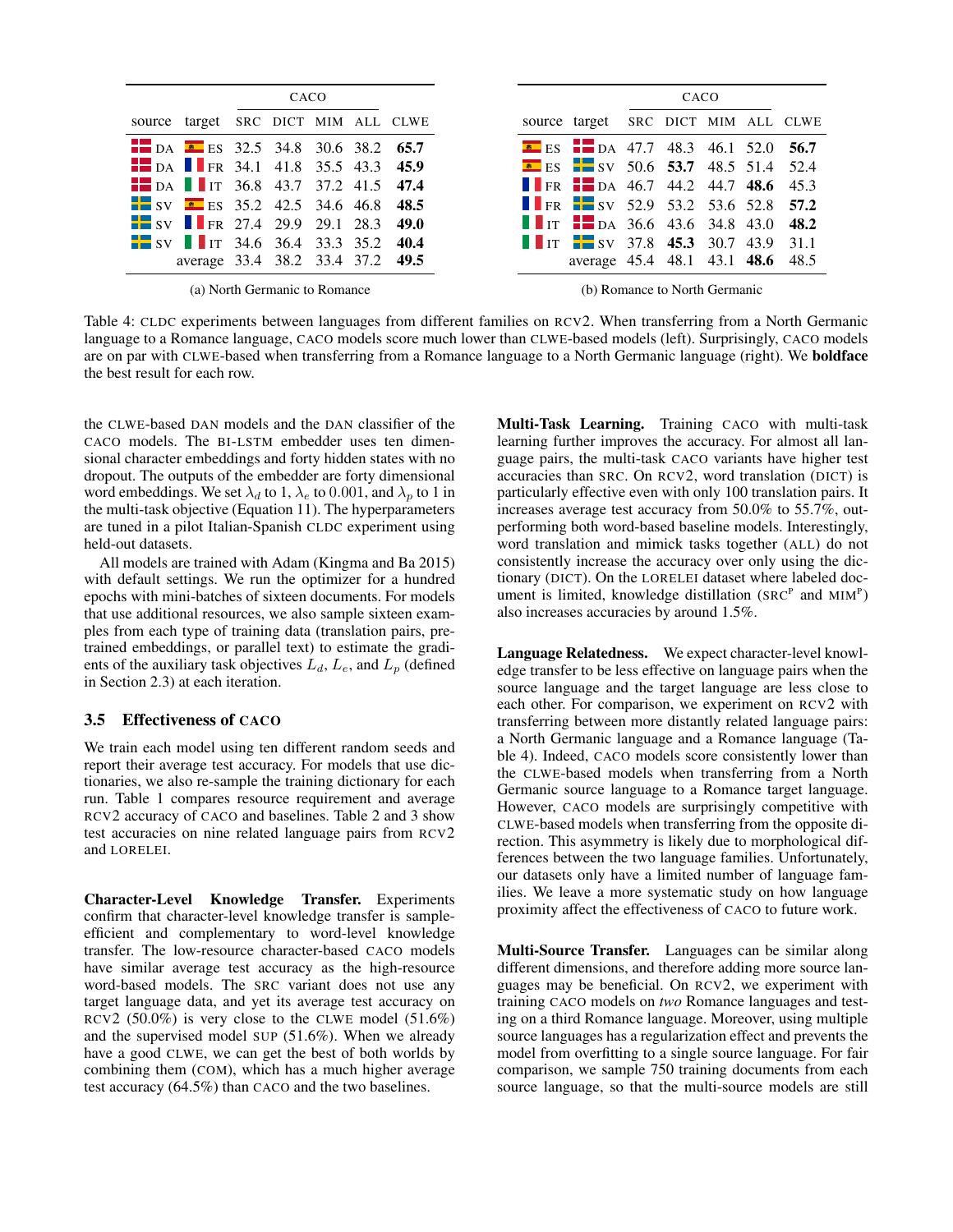trained on 1,500 training documents (like the single-source models). We use a similar strategy to sample the training dictionaries and pre-trained word embeddings. Multi-source models (Table 5) consistently have higher accuracies than single-source models (Table 2).

Learned Word Representation. Word translation is a popular intrinsic evaluation task for cross-lingual word representations. Therefore, we evaluate the word representations learned by the BI-LSTM embedder on a word translation benchmark. Specifically, we use the SRC embedder to generate embeddings for all French, Italian, and Spanish words that appear in multiCCA's vocabulary and translate each word with nearest-neighbor search. Table 6 shows the top-1 word translation accuracy on the test dictionaries from MUSE (Conneau et al. 2018). Although the SRC embedder is not exposed to any cross-lingual signal, it rivals CLWE on the word translation task by exploiting character-level similarities between languages.

Qualitative Analysis. To understand how cross-lingual character-level similarity helps classification, we manually compare the output of a CLWE-based model and a CACO model (DICT variant) from the Spanish to Italian CLDC experiment. Sometimes CACO avoids the mistakes of CLWEbased models by correctly aligning word pairs that are misaligned in the pre-trained CLWE. For example, in the CLWE, "relevancia" (relevance) is the closest Spanish word for the Italian word "interesse" (interest), while the CACO embedder maps both the Italian word "interesse" (interest) and the Spanish word "interesse" (interest) to the same point. Consequently, CACO correctly classifies an Italian document about the interest rate with GCAT (government), while the CLWEbased model predicts MCAT (market).

## 4 Related Work

Previous CLDC methods are typically word-based and rely on one of the following cross-lingual signals to transfer knowledge: large bilingual lexicons (Shi, Mihalcea, and Tian 2010; Andrade et al. 2015), MT systems (Banea et al. 2008; Wan 2009; Zhou, Wan, and Xiao 2016), or CLWE (Klementiev, Titov, and Bhattarai 2012). One exception is the recently proposed multilingual BERT (Devlin et al. 2019; Wu and Dredze 2019), which uses a subword vocabulary. Unfortunately, some languages do not have these resources. CACO can help bridge the resource gap. By exploiting character-level similarities between related languages, CACO can work effectively with few or no target language data.

To adapt CLWE to low-resource settings, recent unsupervised CLWE methods (Conneau et al. 2018; Artetxe, Labaka, and Agirre 2018) do not use dictionary or parallel text. These methods can be further improved with careful normalization (Zhang et al. 2019) and interactive refinement (Yuan et al. 2019). However, unsupervised CLWE methods still require large monolingual corpora in the target language, and they might fail when the monolingual corpora of the two languages come from different domains (Søgaard,

| source                                                     | target SRC DICT MIM ALL     |  |  |
|------------------------------------------------------------|-----------------------------|--|--|
| <b>T</b> FR/IT <b>a</b> ES 58.8 67.0 55.8 65.3             |                             |  |  |
| $\blacksquare$ ES/IT $\blacksquare$ FR 51.8 55.8 50.3 56.0 |                             |  |  |
| $\blacksquare$ ES/FR $\blacksquare$ IT 53.2 56.1 55.9 56.5 |                             |  |  |
|                                                            | average 54.6 59.6 54.0 59.3 |  |  |

Table 5: Results of CLDC experiments using two source languages. Models trained on two source languages are generally better than models trained on only one source language (Table 2).

| source         | target                                       | <b>CLWE</b> | CACO |
|----------------|----------------------------------------------|-------------|------|
| $B$ ES         | <b>II</b> FR                                 | 36.8        | 31.1 |
| $B$ ES         | $\blacksquare$ $\blacksquare$ $\blacksquare$ | 44.0        | 33.1 |
| <b>II</b> FR   | $\bullet$ ES                                 | 34.0        | 30.9 |
| <b>II</b> FR   | $\blacksquare$ $\blacksquare$                | 33.5        | 29.6 |
| $\blacksquare$ | $\blacksquare$ ES                            | 42.1        | 37.5 |
| l i t          | FR                                           | 35.6        | 36.4 |
|                | average                                      | 37.7        | 33.1 |

Table 6: Word translation accuracies (P@1) for different embeddings. The CACO embeddings are generated by the embedder of a SRC model trained on the source language. Without any cross-lingual signal, the CACO embedder has competitive word translation accuracy as CLWE pre-trained on large target language corpora and dictionaries.

Ruder, and Vulić 2018; Fujinuma, Boyd-Graber, and Paul 2019) and when the two language have different morphology (Czarnowska et al. 2019). In contrast, CACO does not require any target language data.

Cross-lingual transfer at character-level is successfully used in low-resource paradigm completion (Kann, Cotterell, and Schütze 2017), morphological tagging (Cotterell and Heigold 2017), part-of-speech tagging (Kim et al. 2017), and named entity recognition (Bharadwaj et al. 2016; Cotterell and Duh 2017; Lin et al. 2018; Rijhwani et al. 2019), where the authors train a character-level model jointly on a small labeled corpus in target language and a large labeled corpus in source language. Our method is similar in spirit, but we focus on CLDC, where it is less obvious if orthographic features are helpful. Moreover, we introduce a novel multi-task objective to use different types of monolingual and crosslingual resources.

## 5 Conclusion

We investigate character-level knowledge transfer between related languages for CLDC. Our transfer learning scheme, CACO, exploits character-level similarities between related languages through shared character representations to generalize from source language data. Empirical evaluation on multiple related language pairs confirm that character-level knowledge transfer is highly effective.